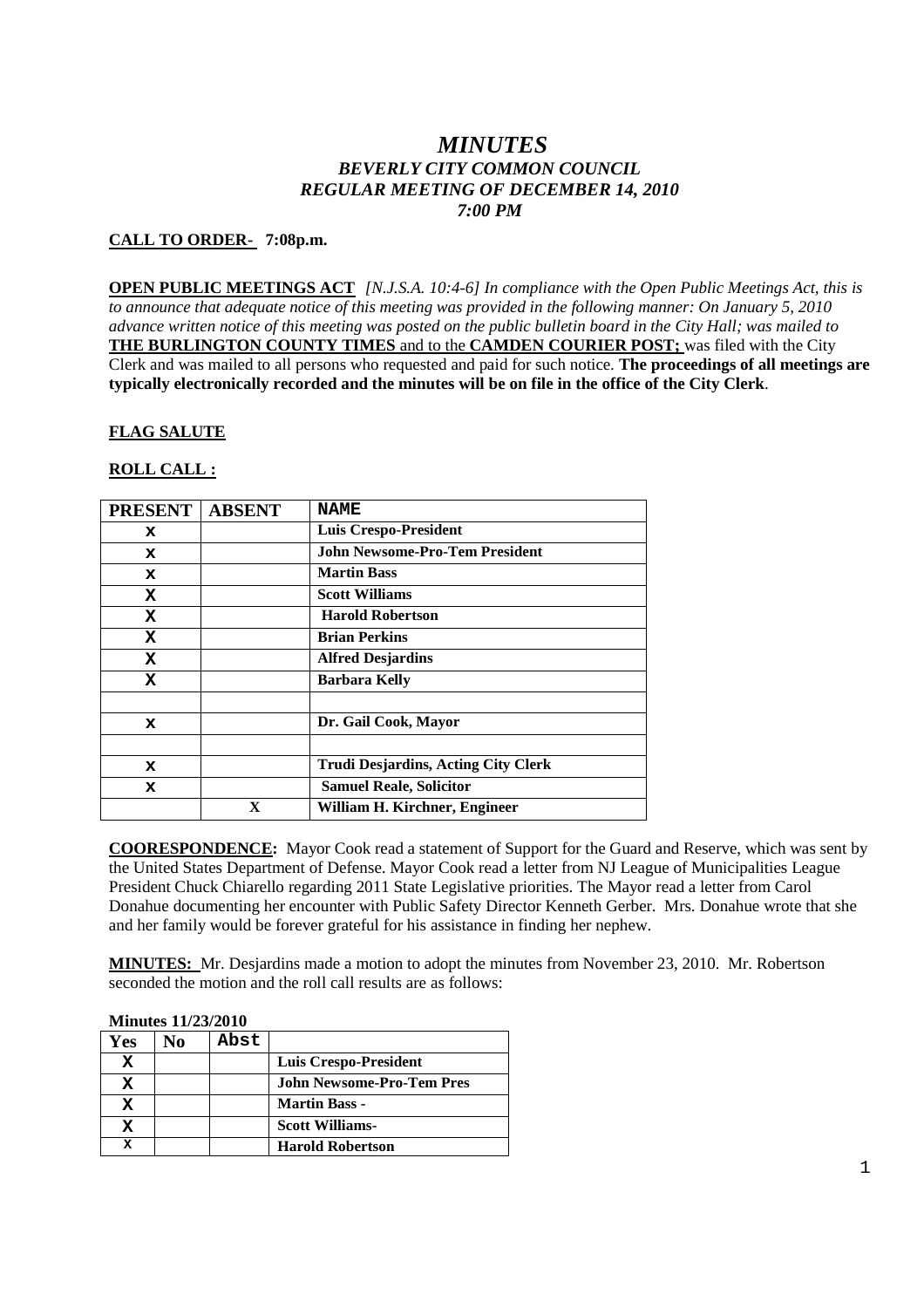|  | <b>Brian Perkins</b>     |
|--|--------------------------|
|  | <b>Alfred Desjardins</b> |
|  | <b>Barbara Kelly</b>     |

**OLD BUSINESS:** Ordinance 2010-9, the Salary Ordinance for Non-Union Employees was read, sparking much debate among Council members. Mr. Robertson was adamant about the Ordinance not including ranges of salaries. Mr. Williams made a motion to adopt the Salary Ordinance on first reading with the following changes: ranges for the City Clerk, CFO, Treasurer, Fire Sub code Official and City Administrator. Planning Board Secretary should have a range of \$18.00 to \$22.50 per hour. The Police Matron line will be removed, Public Works laborer is \$9.00 per hour, add key for employee status, remove Municipal Judge and Deputy Clerk should be \$10.00 to \$22.50 per hour. Mr. Perkins seconded the motion. President Crespo added that this is a housekeeping measure. The roll call for Ordinance 2010- 9 is as follows:

|              | Ordinance 2010-9 |      |                                  |
|--------------|------------------|------|----------------------------------|
| Yes          | No               | Abst |                                  |
| x            |                  |      | <b>Luis Crespo-President</b>     |
| x            |                  |      | <b>John Newsome-Pro-Tem Pres</b> |
| x            |                  |      | <b>Martin Bass</b>               |
| x            |                  |      | <b>Scott Williams</b>            |
| $\mathbf{x}$ |                  |      | <b>Harold Robertson</b>          |
| x            |                  |      | <b>Brian Perkins</b>             |
| X            |                  |      | <b>Alfred Desjardins</b>         |
| x            |                  |      | Barbara Kelly                    |
|              |                  |      |                                  |

All members voted in favor. The second reading and public hearing is scheduled for December 28, 2010.

**NEW BUSINESS:** Mr. Desjardins had a question on the bill for Old Dominion Brush and asked that it be held. President Crespo asked about re-imbursements for college. Mr. Williams asked about the bill for the FRA animal program. Mr. Newsome made a motion to adopt the Consent Agenda with the items listed:

**Resolution 2010 – 441; Transfer of Funds**

**Resolution 2010 – 443; Transferring Overpayment to Surplus…**

**Resolution 2010 – 444; Grant Agreement between the Burlington County Freeholders and the City of Beverly – Preservation and Park Development**

**Resolution 2010 – 445: A Resolution Establishing the definition of a Full – Time Employee…**

**Resolution 2010 – 446: A Resolution to Clarify Approval of Kenneth Gerber as Acting Administrator for 8 Hours per Week**

**Payment of Bill List, 12/14/2010**

Mr. Perkins seconded the motion. The Roll Call results are as follows:

| <b>Consent Agenda</b> |
|-----------------------|
|-----------------------|

**Ordinance 2010-9**

| Yes | NΩ | Abst |                                  |
|-----|----|------|----------------------------------|
| x   |    |      | Luis Crespo-President            |
| x   |    |      | <b>John Newsome-Pro-Tem Pres</b> |
|     |    |      | <b>Martin Bass</b>               |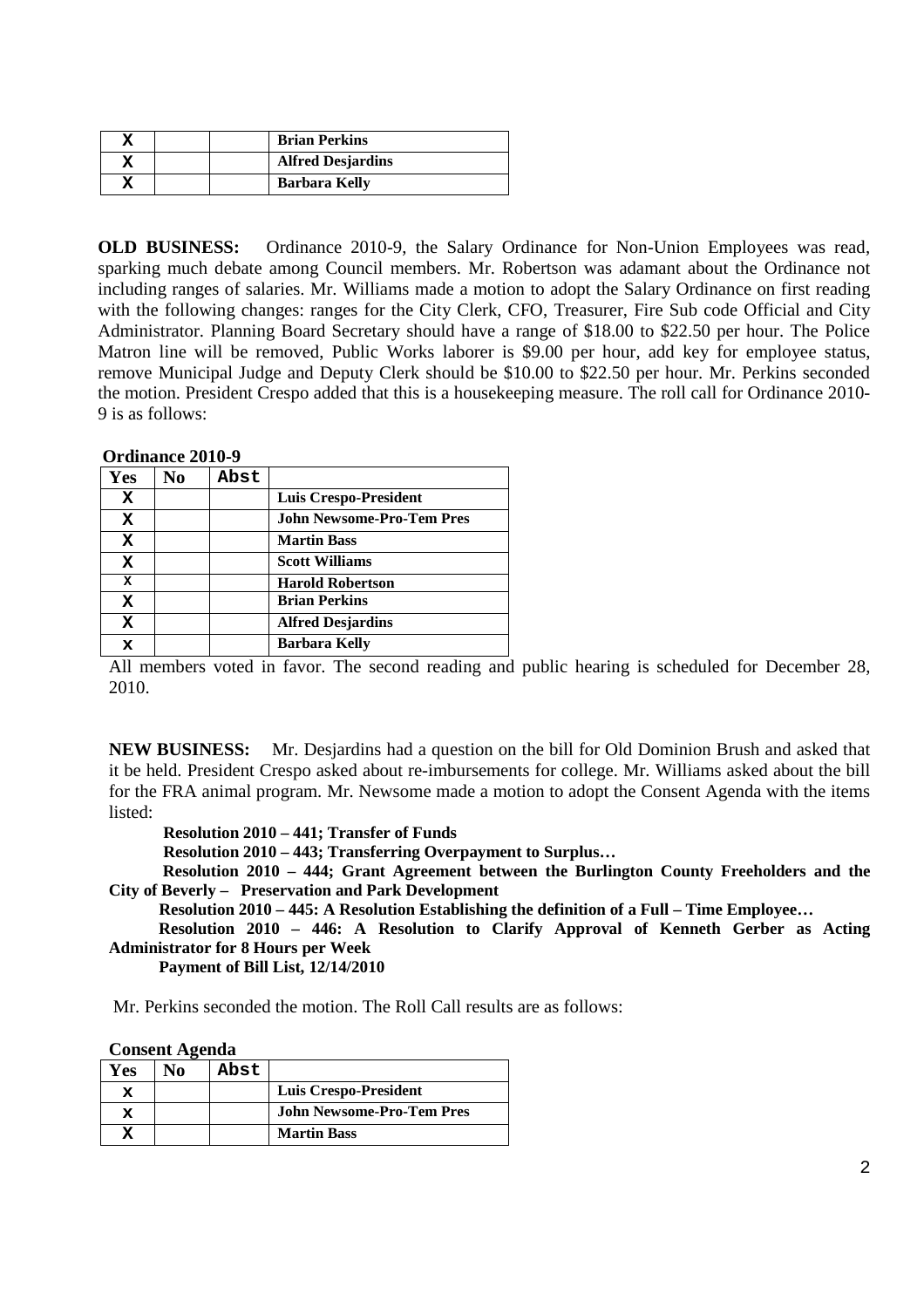|   |  | <b>Scott Williams</b>    |
|---|--|--------------------------|
| x |  | <b>Harold Robertson</b>  |
|   |  | <b>Brian Perkins</b>     |
|   |  | <b>Alfred Desjardins</b> |
|   |  | <b>Barbara Kelly</b>     |

All members present voted in favor.

**SOLICITOR'S REPORT:** The Solicitor stated that he has a matter for Executive Session.

**MAYOR'S REPORT:** The Mayor praised Councilmember Kelly for her work in arranging for the Holiday Tree Lighting. Mayor Cook announced the loss of CFO Dawn Emmons. Her stepson, Paul Tuliano, III, passed away suddenly. The Mayor reminded Council to send in reservations for the Elected Officials dinner and the JIF January luncheon.

# **COUNCIL REPORTS:**

Mr. Robertson – stated that economic Development is alive in Beverly City. Mr. Desjardins - asked if the Council is taking action on the CFO's comments. Miss Kelly – thanked everyone who donated to the Holiday party. President Crespo – stated that Council received a letter from Judge Andronici about the Court budget for 2011.

### **ADMINISTRATOR'S REPORT:**

**PUBLIC SESSION:** President Crespo opened the meeting to the public at 8:01 p.m. Andy Russell, Manor Road, asked about the Shared Services meeting being held in Willingboro, and the Mayor stated that the City is inviting itself. Amy Bent asked about our standing with COAH and the Solicitor stated that the City would have met its obligation under the proposed legislation. Andy Russell asked if the City could plow the school parking lot and President Crespo said to send a letter to the City to cover slip and fall liability. Public Session was closed at 8:11 p.m.

**EXECUTIVE SESSION:** Mr. Bass made a motion to adopt Resolution 2010-442, **"Closed Executive Session – Personnel, Contracts and Possible Litigation".** Miss Kelly seconded the motion and the roll call results were as follows:

| Yes         | No | Abst |                                  |
|-------------|----|------|----------------------------------|
| $\mathbf x$ |    |      | Luis Crespo-President            |
| x           |    |      | <b>John Newsome-Pro-Tem Pres</b> |
| x           |    |      | <b>Martin Bass - late</b>        |
|             |    |      | <b>Scott Williams- absent</b>    |
|             |    |      |                                  |
| x           |    |      | <b>Harold Robertson</b>          |
| $\mathbf x$ |    |      | <b>Brian Perkins</b>             |
| x           |    |      | <b>Alfred Desjardins</b>         |
|             |    |      | <b>Barbara Kelly</b>             |

#### **Executive Session, Resolution 2010-442**

All members present were in favor.